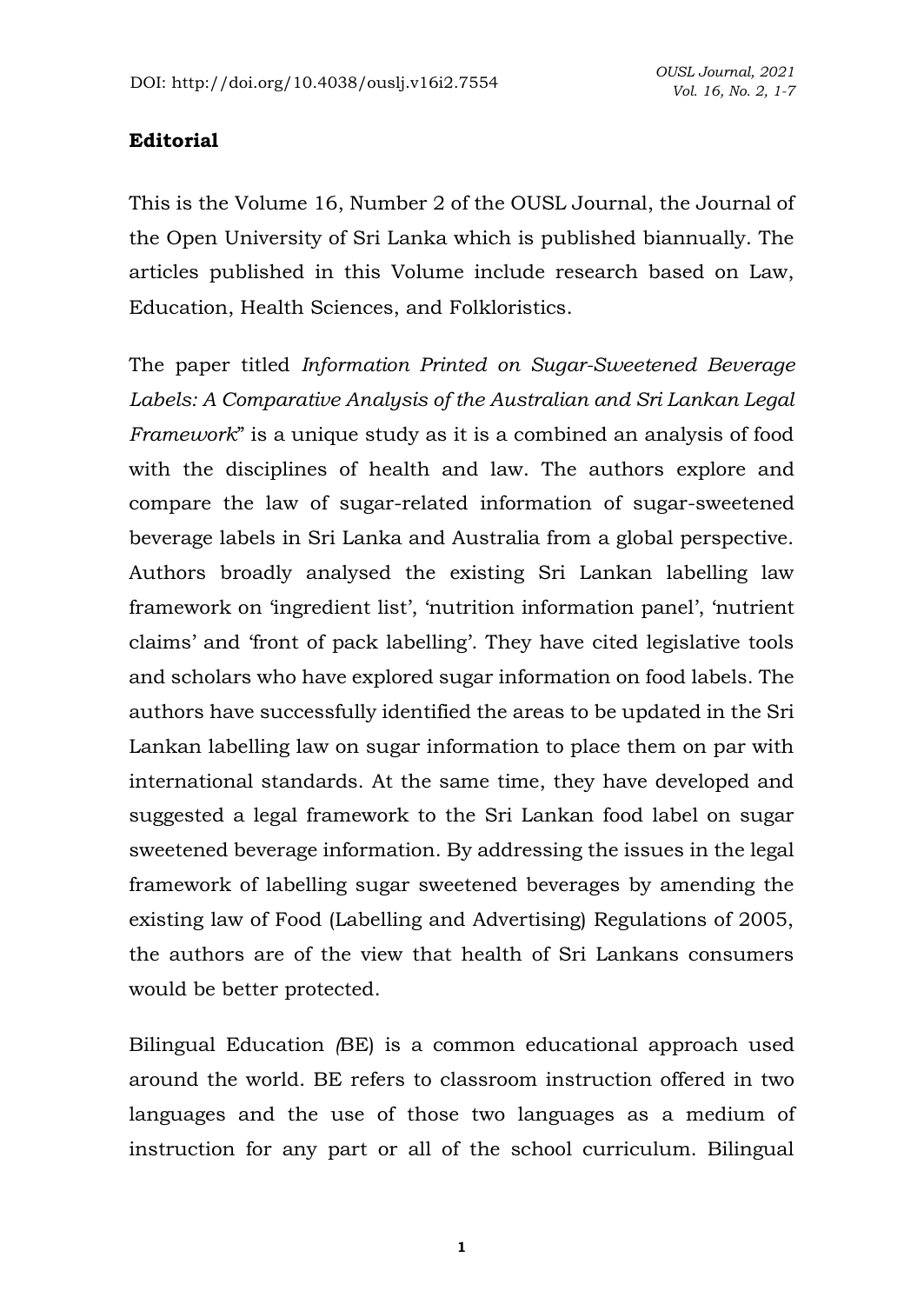Education has been implemented in Sri Lanka since 2002. The paper titled *Challenges for Bilingual Education at the Junior Secondary Level of Education in Sri Lanka: Student and Teacher Perspectives* focuse*s* on the problems and issues faced by the teachers and students in the bilingual classrooms. The study uses a qualitative case study design and an analytic framework informed by theoretical ideas of Cummins's (1981) Common Underlying Proficiency (CUP) model and Krashen's (1984) Monitor Model to understand the students and teacher perspectives about bilingual teaching and learning at the junior secondary level classrooms. Six bilingual teachers and 30 students from Grades 6 and 8 of a selected school participated in the study. Focus Group Interviews (FGI) with the students and semistructured interviews with the teachers were used to generate data. Findings of the study indicated that both teachers and students face many challenges and issues in teaching, learning and assessments in their classrooms mainly due to lack of adequate and appropriate physical and human resources and the lack of necessary support from school and other educational authorities. Teachers with limited experience and training in BE had to face many difficulties in teaching and assessment of students due to the lack of second language  $(L2)$ proficiency among their learners. Students, in turn, face challenges in learning and assessments due to the lack of basic skills in L2 and support from their teachers, peers and home environments as well as self-learning skills. Since BE is beneficial to both individual and society, it needs to be expanded and further developed to enhance equity, inclusivity, and quality of education and capacity for lifelong learning among learners. For successful implementation of BE, teachers and students should be adequately supported through a 'try level engagement' approach to education reforms.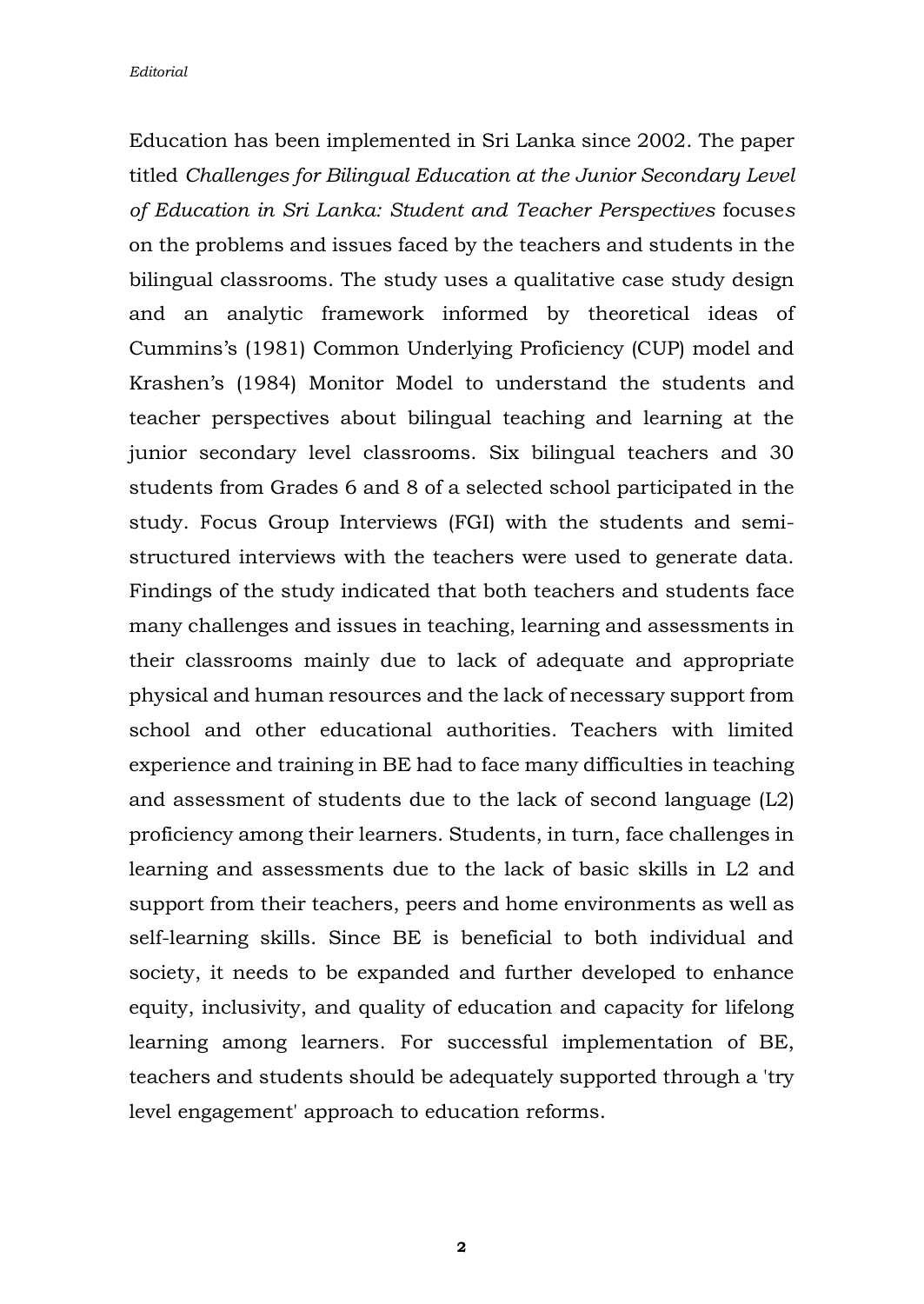The study titled *Criminological Organized Network Models of Human Smuggling: An Analysis with Special reference to the United Nations Convention on Transnational Organized Crime and the Protocol against Smuggling of Migrants* examined the extent to which the salient features of the Criminological Organized Network Model (CON Model) have been translated into Article 2(a) of the United Nations Convention on Transnational Organized crime (UNCTOC) and Article 3(a) of the protocol against Smuggling of Migrants (HS Protocol). The study was based on three objectives, namely, identify the main characteristics of the CON Model, describe the features of the CON Model, and to compare the features of the CON Model and Article 2(a) of the UNCTOC and Article 3 (a) of the HS protocol in order to suggest amendments to existing legal provisions. Doctrinal research incorporating conceptual, descriptive, interpretative, analytical, and comparative methodology have been employed to achieve the objectives of the paper. The paper discusses and analyzes the objectives, nature, and tasks of organized crime groups relevant to the definition of an organized criminal group and human smuggling as per the UNCTOC and the HS Protocol and also, extracts the gaps in these definitions. The findings revealed that the UNCTOC does not adequately define the term 'transnational organized crime'; definition of the 'organized crime group' is narrow and fails to accommodate various types of the groups that engage in human smuggling and does not specify the period of existence of the organized criminal group. Further, the study reveals that Article 2(a) of the UNCTOC read with Article 37(4) of the UNCTOC and Article 3(a) of the human smuggling protocol provides no clear demarcation as to whether facilitating human smuggling without monetary benefit will fall under the overall ambit of human smuggling. Based on these findings the research study recommends that there is a dire need to revisit the legal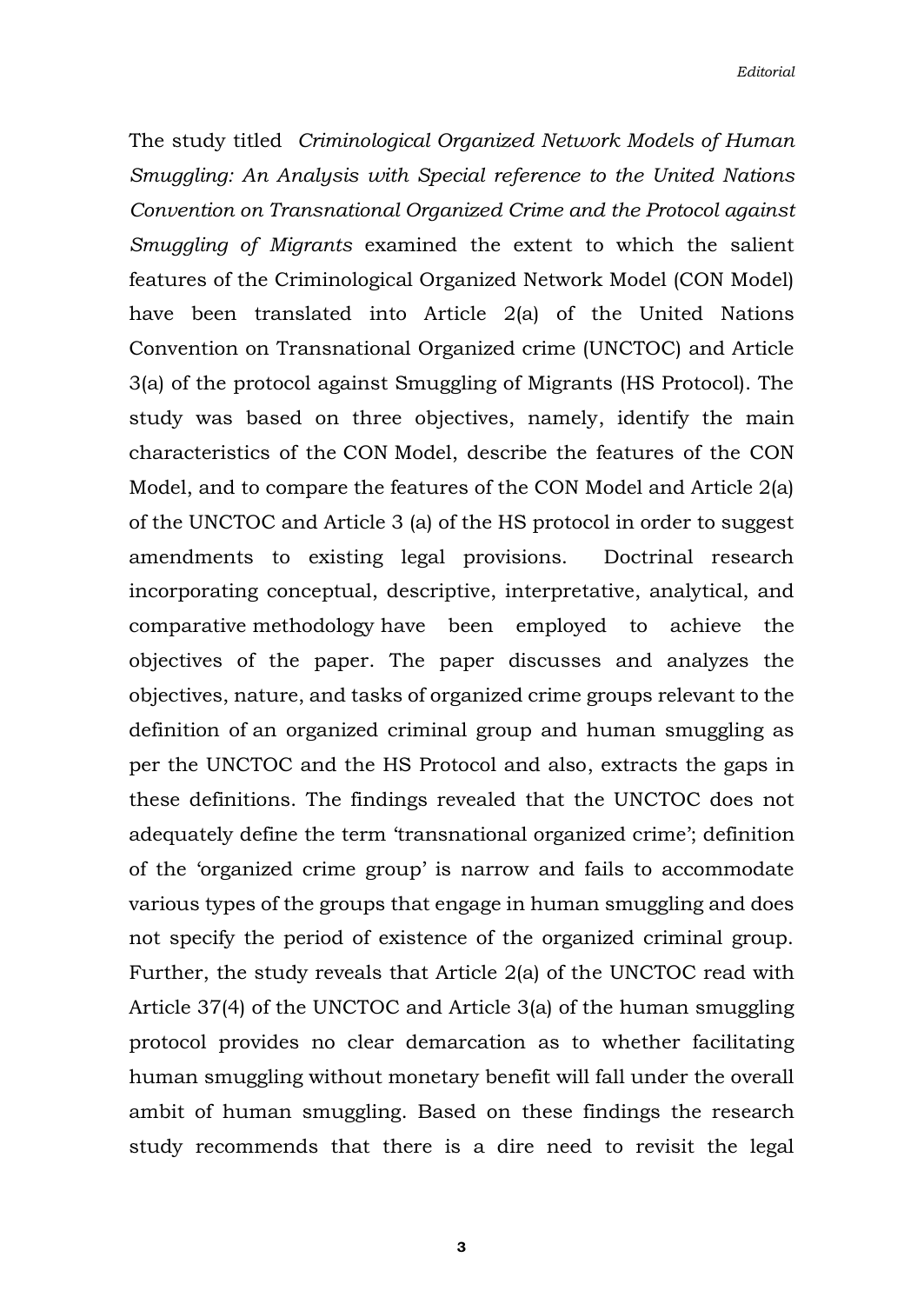provisions of the UNCTOC and the human smuggling Protocol for refinement.

Healthcare provider responses and preparedness towards caring for females who have experienced intimate partner violence (IPV) in Sri Lanka come under focus in a cross-sectional study in hospital and community care settings in four provinces. Based on quantitative data gathered from 405 nurses, doctors, and midwives through a questionnaire, this study indicates the need for all healthcare providers to be trained and prepared to support females disclosing IPV regardless of whether they work in specialized IPV-care centres or routine settings in the country. The paper titled *Healthcare Provider Responses and Preparedness towards Caring for Females who have Experienced Intimate Partner Violence in Sri Lanka* provides important insights into healthcare provider preparedness and shows that most of them, both females and males, recognize and reject stereotypical ideas about IPV and can be part of an effective healthcare response to IPV in Sri Lanka with the necessary institutional supports, training, skills, and resources.

The paper titled *Air Mobility, Ten Heads and Universal Authority: Constructing Ravana in the Folk Imagination of Sabaragamua -- a Folkloric Study* attempts to re-read a collection of folktales from Sabaragamuwa which focuses on the anti-hero of Ramayanaya, King Ravena. Surrounded by thematic of aggression, betrayal, magic and asceticism Ravana is also a personality who has undergone a 'rebirth' owing to specific nationalistic discourses that were fermented in the post-civil-war Sri Lanka. This study undertakes a folkloric reading of the folktales from Sabaragamuwa for the modes of construction of the personality of Ravana and the insights such constructions might offer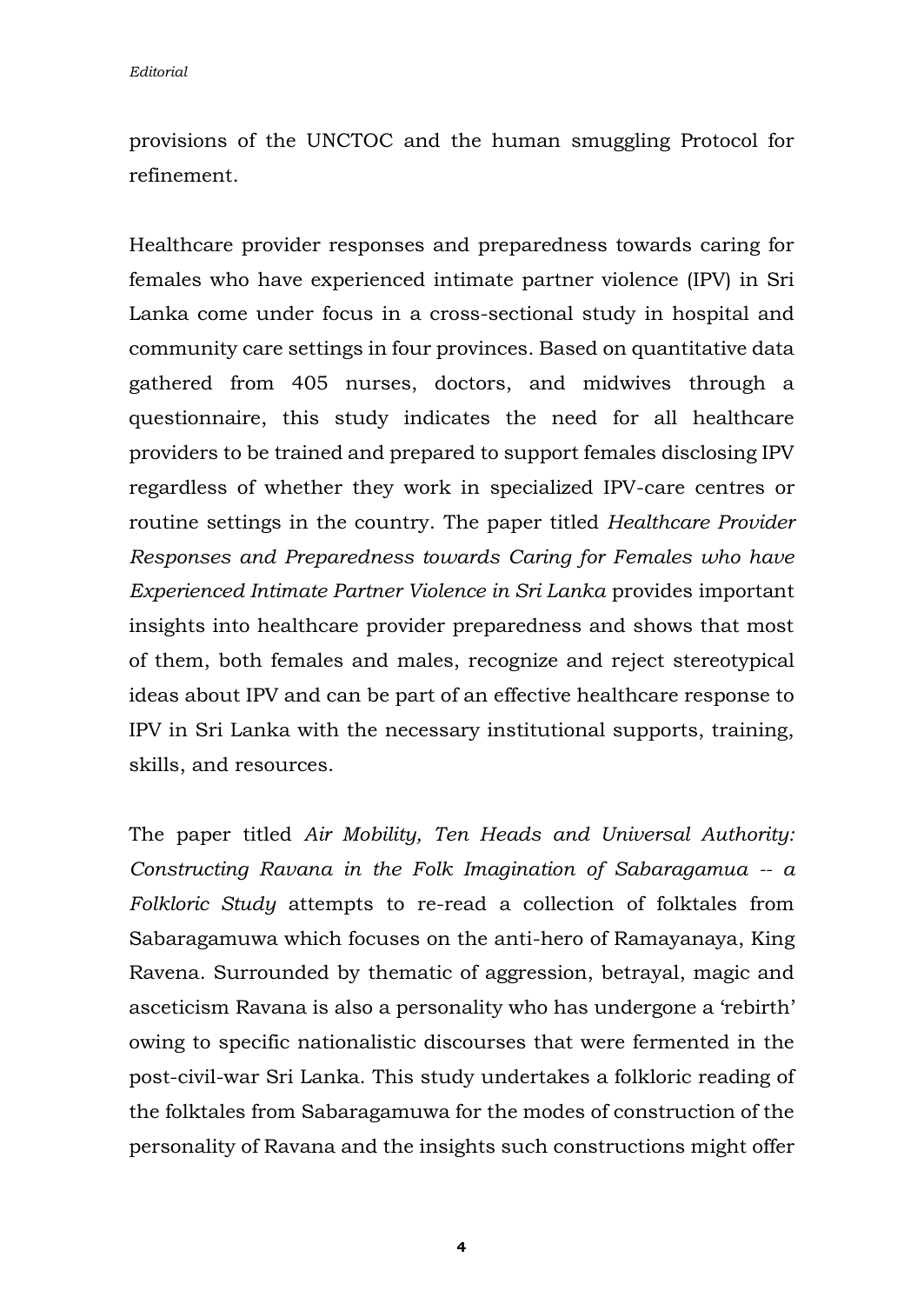into the material conditions of the story creators/tellers/listeners. This is a preliminary study that leads on to a larger study to understand the symbolic meaning of Ravana to the people of the modern nation state.

Career indecision that refers to the inability to resolve issues in a particular chosen profession (Feldman, 2003) is recognized as a noteworthy issue among many university graduates. With increased choice of courses at universities, and more opportunities and options to pursue tertiary education, in addition to expanding work opportunities globally, the career decision-making process has become more complex, and as such, more challenging for students. Making an appropriate career decision is a very important and it has been quite a pressing issue especially for young students. This phenomenon has been explored by many researchers throughout several decades mainly to identify key factors contributing to career indecision among various individuals. Most of the previous studies on career indecision were aimed at exploring significant factors influencing on career indecision among college students and were of a western orientation. However, none of them focused on university students in a Sri Lankan context. Further, it is challenging to generalize the findings of these studies that were based on students in developed economies, to the Sri Lankan context owing to the differences in the cultural settings, demographics, economic aspects, and disparities in financial situations of the developed and developing contexts. The paper titled *Can Gender and Location Create Career Indecision among the Undergraduates of Management Studies in State Universities of Sri Lanka?* explored whether there is any significant differences in career indecision among the Management undergraduates of state universities in Sri Lanka, when it comes to

**5**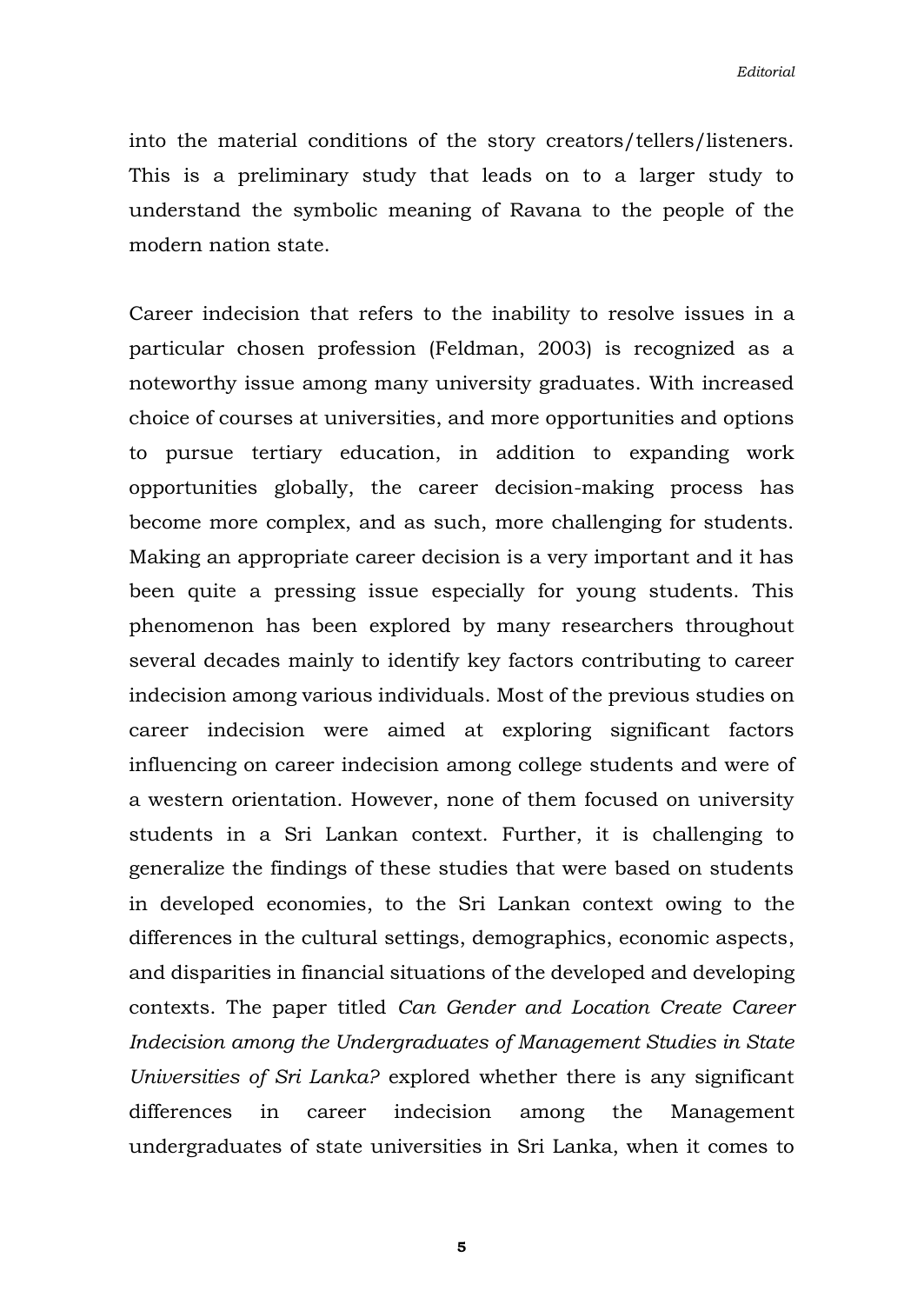*Editorial*

the segregation of the target population based on the gender as well as the geographical location of the state universities. As per the key findings of the study, it was revealed that career indecisiveness was higher among males and the difference in career indecision between male and female management undergraduate was significant. Moreover, this study found that there are no significant differences in career indecision between students studying in peripheral or urban universities. These findings would be beneficial to undergraduates, policy makers and government institutions as well as for the society at large, when it comes to devising human resource development programs, related policies etc. As this study found empirical support for significant differences in career indecision between male and female management undergraduates, the authorities who design career counselling interventions need to pay attention to this. As male undergraduates experience relatively high degree of career indecisiveness, separate strategies are required to address the differences.

The online learning platform has had an influence in various ways, particularly in the sector of higher education, especially in light of the present Covid-19 pandemic. To keep academic courses continuing, the bulk of educational institutions have resorted to online learning platforms. However, the interpretation of university student demographics is yet to be evaluated in the Sri Lankan context. To address this issue a study was conducted titled *Online Learning during the COVID–19 Outbreak: Undergraduates' Perspective – A Case of the Faculty of Agriculture, University of Ruhuna, Sri Lanka* to look at the perspectives of agricultural students on online learning during the pandemic. Undergraduates from the University of Ruhuna's Faculty of Agriculture were chosen as the study's respondents. The

**6**